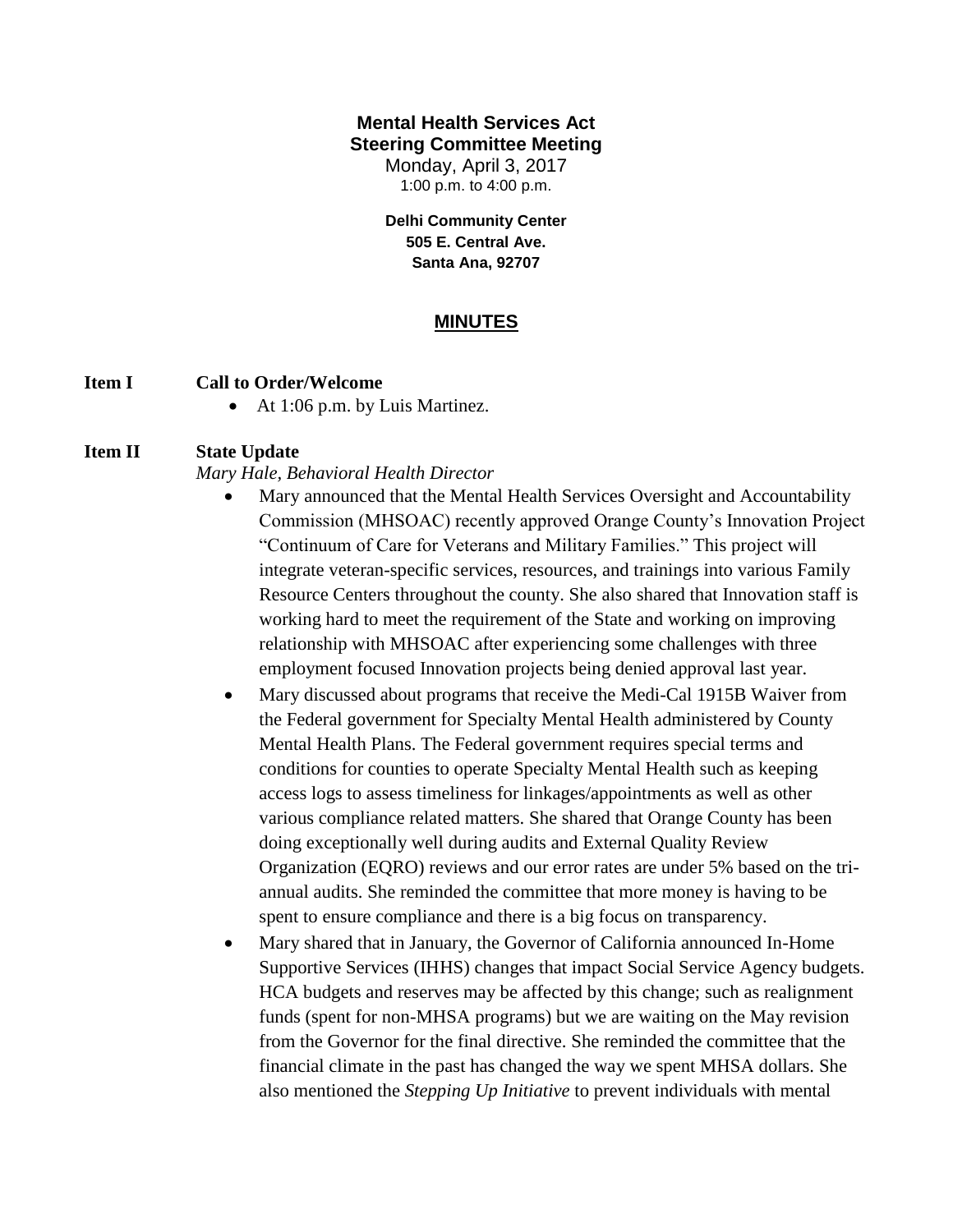illness and substance use disorders from ending up at county jails will soon go to the Board of Supervisors for approval. Lastly, she mentioned that the *Whole Person Care* grant was awarded to Orange County for Round 1 and another application for Round 2 will be submitted.

## **Item III Local Initiatives**

*Dr. Jeff Nagel, BHS Director of Operations*

- Dr. Nagel shared that the Board of Supervisors approved the contract for the Cost Benefit Study, and this week we are having the first meeting with the vendor. This is something that other counties have not really done before, and gives Orange County the opportunity to look at fiscal information related to the outcomes of our MHSA programs. For example: when we spend a MHSA dollar, what is the benefit (reductions in homelessness, hospital stay, incarceration)? Along with the Cost Benefit Study report, a Needs Assessment report will also be produced.
- Dr. Nagel also discussed the *No Place Like Home* initiative, which will collect \$2 billion out of statewide allocation over 20 years of MHSA dollars to address homelessness in the State. Technical assistance dollars will soon be allocated and followed by a non-competitive \$7 million that Orange County will get. Additional funding will be determined though a competitive bidding process. We will have more stakeholders at the table when we are bidding and applying for the money what will be awarded competitively.
- Dr. Nagel briefly updated the committee on Co-Located Services, sharing that two members of the committee Matthew Holzmann and Rick Francis met with representatives from Hoag and the city of Costa Mesa regarding co-morbidity and homelessness.
- Dr. Nagel addressed a few questions from the committee members:
	- o A question regarding point in time survey of homelessness 4% of the State's homeless population is in Orange County
	- o A question regarding BHS dependencies to the Federal government currently – It's speculative but out of \$350 million annual budget, about 1/3 is funded by Federal dollars
	- o A question regarding the timeline for the Cost Benefit Analysis and the Community Needs Assessment studies – First evaluation plan is due in 45 days. This is a 2 year contract where first year is spent gathering data and reports will be produced in the second year
	- o A question regarding the homeless report done by UCI and whether that will provide useful information for the upcoming studies mentioned above – The UCI report was forwarded to the vendor, which stated that Orange County is spending \$299 million on homelessness, with the top 10% of the homeless having \$430,000 spend on each person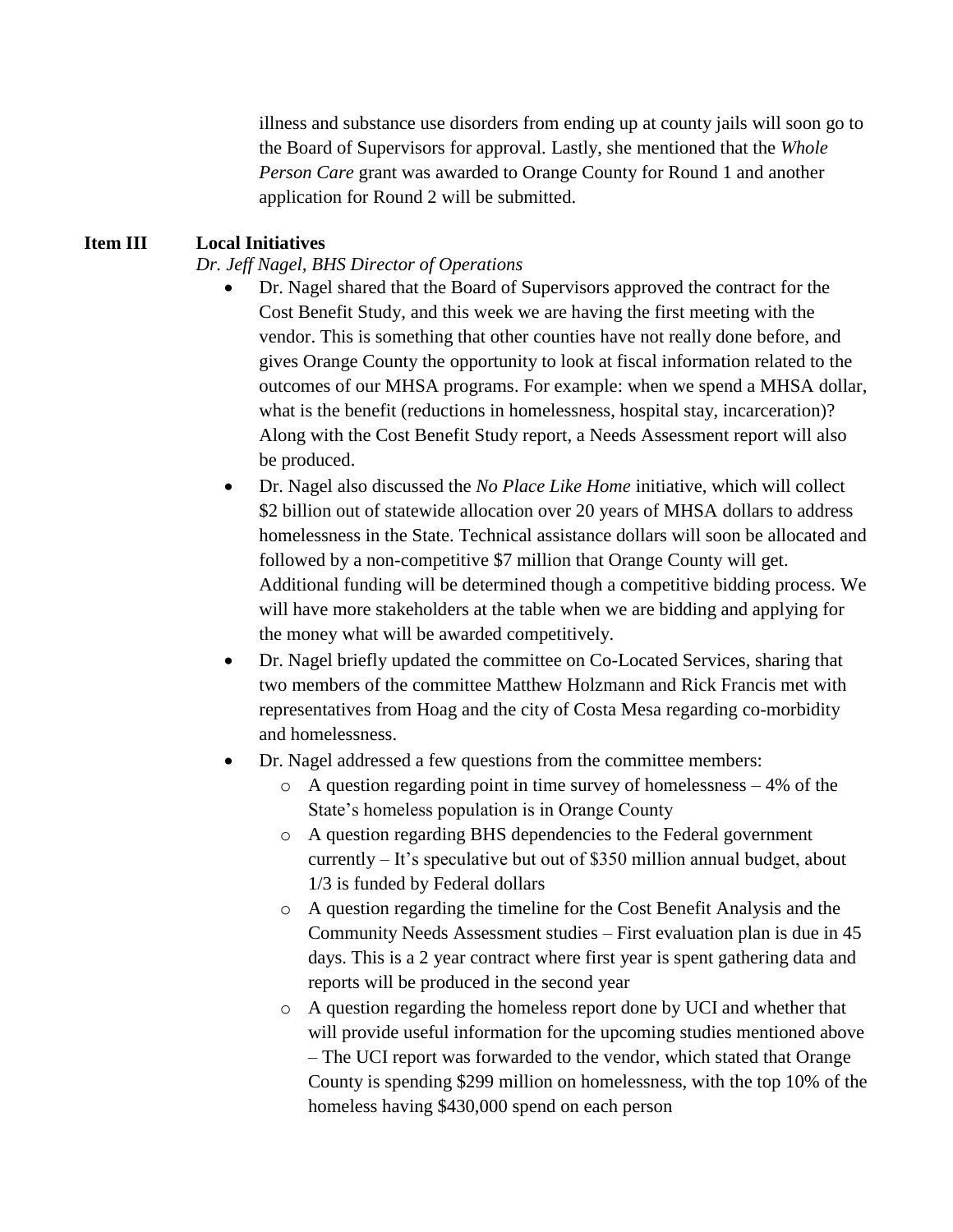#### **Item IV Community Action Advisory Committee Update**

*Denise Cuellar, CAAC President*

• Denise shared CAAC toured Wellness Center West and conducted a group survey of the program on March 27. CAAC was very impressed with the facility and the services. Some other programs surveyed recently include Recovery Centers including Camino Nuevo, and Wellness Center South. She also asked regarding the status of the 12 youth inpatient beds that were recently approved, to which Mary Hale responded that MHSA oversees outpatient beds and CHOC oversees the inpatient beds. The plan is to have 18 total bed units by April 2018.

## **Item V MHSA Update**

#### *Dr. Sharon Ishikawa, MHSA Coordinator*

- Dr. Ishikawa announced that the MHSA 3-Year Plan was posted on March 29, 2017 and will remain posted for 30 days for public commenting (until April 28). On May 9, a Mental Health Board public hearing will take place. Distribution of hard copies of the plan is taking place throughout the public libraries in Orange County.
- Dr. Ishikawa also shared that we are working with CBHDA with increased intensity and trying to come up with ways to standardize outcomes for various MHSA programs. Because meetings with CBHDA conflict with Steering committee meeting dates, we are looking at changing steering committee dates starting in 2018.
- Dr. Ishikawa also mentioned that while there was no steering committee meeting last month, BHS managers met with MHSA Co-chairs and continued working with them to improve the local planning process. Over the next two months, CSS and PEI/INN/WET/CFTN outcomes will be presented to the full committee instead of the sub-committees. The outcomes presentations will no longer have graphs with outcomes, but will zero in on key outcomes. She did a short presentation to the committee on terms related to outcomes, focusing on Statistical Significance and Effect Sizes to help them better understand and process the outcomes that will be presented shortly.

## **Item VI CSS Children and TAY Outcomes**

*Dr. Jim Harte, BHS Program Manager*

• Dr. Harte presented outcomes for Children and TAY CSS Programs, grouped into 3 service areas: Crisis Services, Full Service Partnerships, and Support Services, going over key outcomes and whether the programs met the target desired